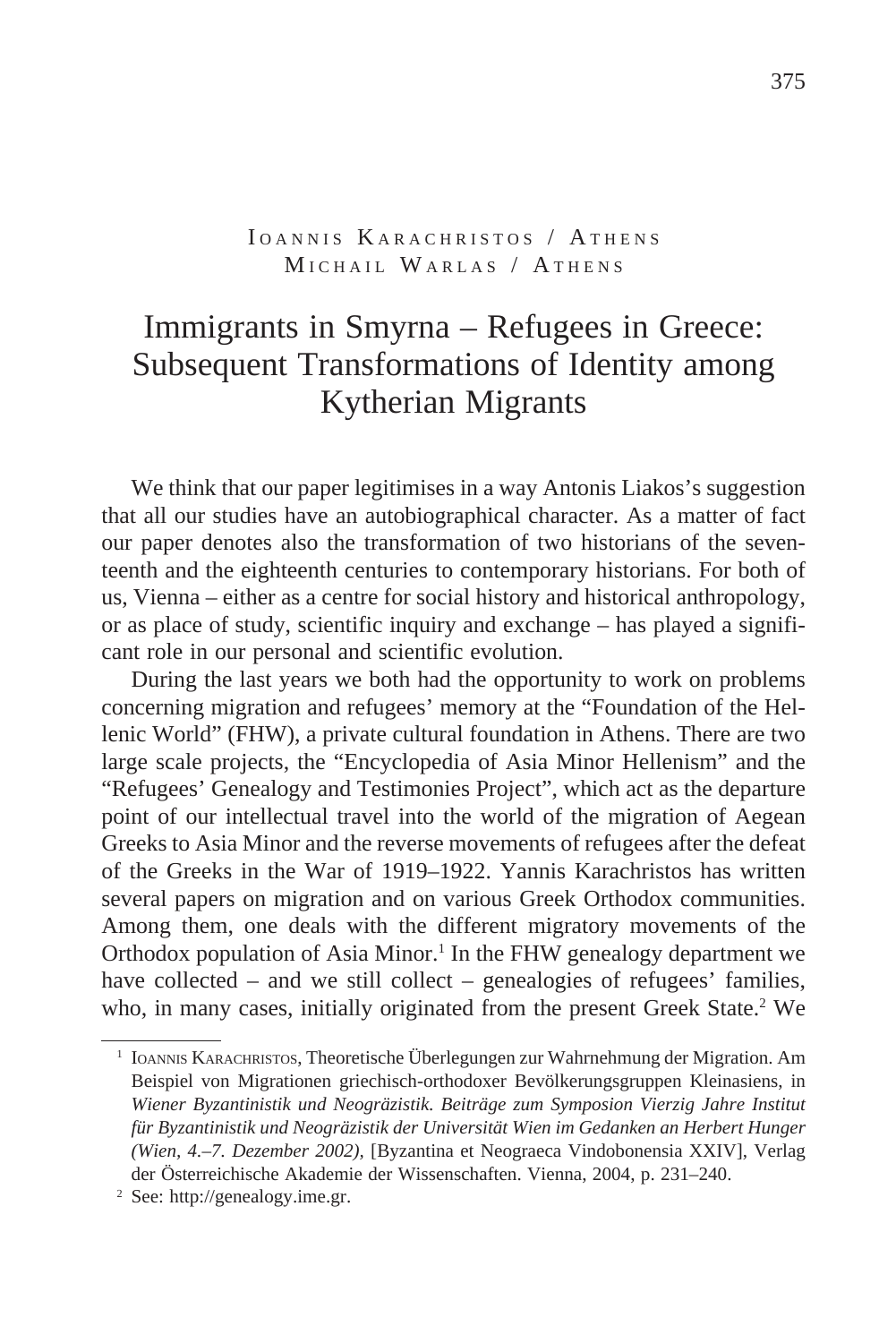have also interviewed over 100 refugees, who talked about their reminiscences of their ancestors and family history.3 The participation in this project indicates that a lot of people still share a "refugee identity" which is expressed by the technically false terminus "first, second, third refugees' generation".4

In the course of the twentieth century, we experienced an amalgamation of the Greek population and the rise of new social and local identities, such as the Macedonian identity of Pontian, Greek and Slavic-Macedonian elements, or as the new urban identities in Attica and Thessaloniki.<sup>5</sup> On the other hand, personal biodromes indicate a more complicated process of construction and reconstruction of identities, which very rarely comes to word or is depicted in the large-scale images of grand history.

In the words of Dominic La Capra, "identity does involve modes of being with others that range from the actual to the imagined, virtual, soughtafter, normatively affirmed, or utopian".<sup>6</sup> In our case, memory plays a significant role in the expression and the awareness of personal identity. Memory can be examined from different aspects and in different contexts, but we think that communicative memory fits our case best, because it is closer to biography and individual experience, and because it uses more interaction, personal contacts and performative processes than media, propaganda and mass communication. It is created in the context of small memory communities (called here mnemonic communities), and affects a maximum of three to four generations.7

<sup>&</sup>lt;sup>3</sup> On the genealogical evolution of this genre of Asia Minor Refugees' Testimonies see, Μichael Warlas, Από τη δικαστική κατάθεση στην τηλεοπτική συνέντευξη. Τεχνολογία 'μαρτυριών' μικρασιατών προσφύγων, in the proceedings of the conference *"Claiming History. Aspects of Contemporary Historical Culture"* held in Athens on November 30–December 2, 2001, in the CD-ROM accompanying the journal *Historein* 4 (2003– 2004), Athens 2004.<br><sup>4</sup> See, Μichael Warlas, Η διαμόρφωση της προσφυγικής μνήμης, in Giorgos Tzedopoulos

<sup>(</sup>ed.), *Πέρα από την Καταστροφή.* Athens (IME), 2003, pp. 148–150. 5 On Greek Macedonian identities see Peter Mackridge and Eleni Yannakakis (eds.),

*Ourselves and others: the development of a Greek Macedonian cultural identity since 1912*, Oxford (Berg), 1997.<br><sup>6</sup> Dominic La Capra, *History in Transit: Experience, Identity, Critical Theory*. Ithaca and

London, 2004, p. 37. 7 On memory in general, see Aleida Assmann, *Erinnerungsräume. Formen und Wandlun-*

*gen des kulturellen Gedächtnisses*. München (Verlag C. H. Beck), 2003. On social memory as a special aspect of collective memory, see Harald Welzer (Hrsg.), *Das soziale Gedächtnis. Geschichte, Erinnerung, Tradierung.* Hamburg, 2001. On communicative memory see Jan Assman, *Das kulturelle Gedächtnis. Schrift, Erinnerung und politische Identität in frühen Hochkulturen*, München (Verlag C.H.Beck), 1999, p. 48–56.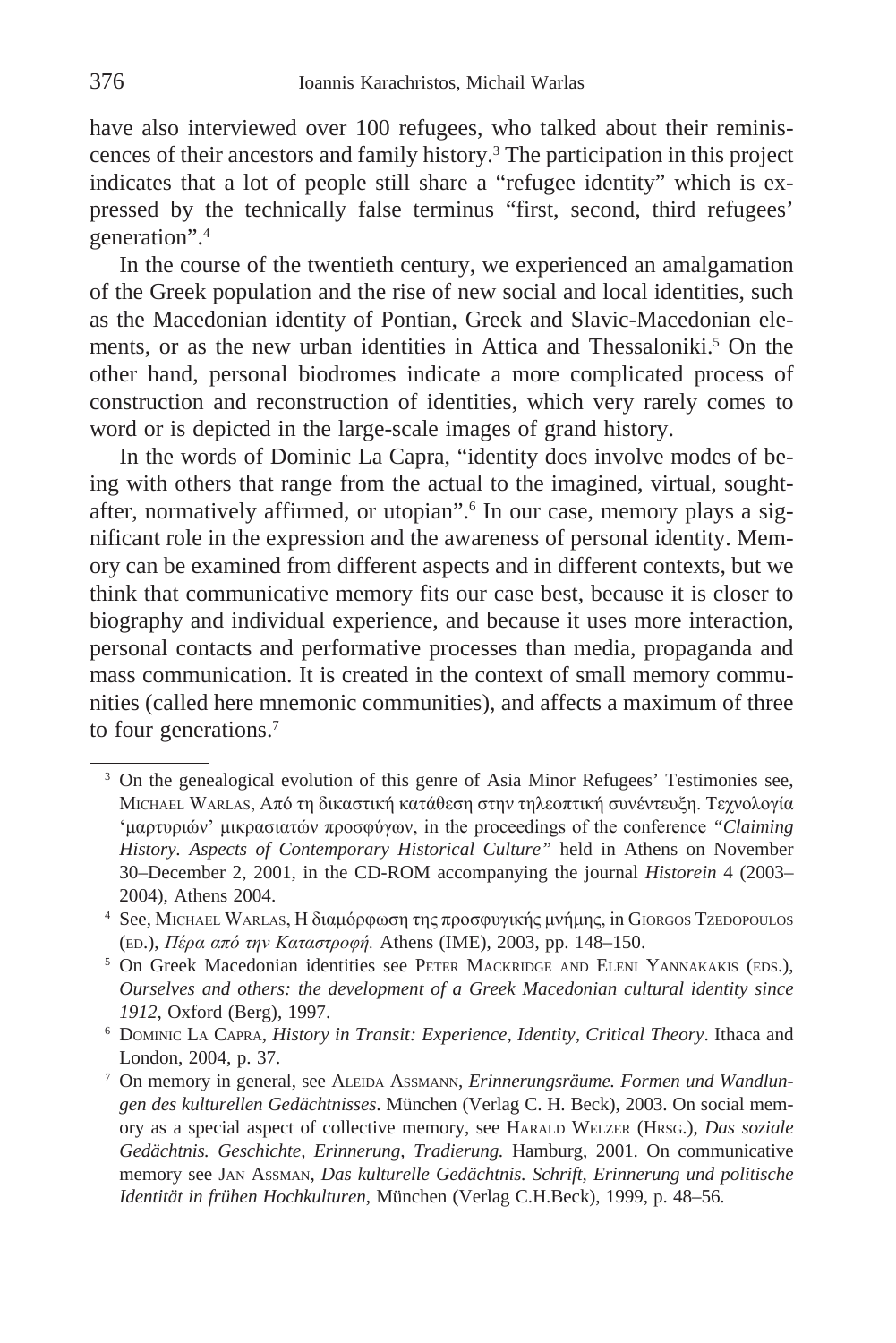Communicative memory focuses on narration and representation and gives us the chance to objectify identity through narratives instead of considering identity as an essential analytical category in historical inquiry. Identity issues can be expressed through questions that reveal how people transform their identities, how they are able to adopt new identities, and how much new or alternating identities confront older or institutionalised ones.

Voluntary migration and forced migration put identity issues into a new context. Shared trauma leads people to idealize the place they once lived in, and very often to adopt a hard and inelastic version of local or ethnic identity, even if these same people seem to react very differently in other aspects of their personal and social lives.<sup>8</sup> The trauma minimizes the gap between different generations, which experience through narratives and memory rituals imaginary impressions of their lost homeland. Even then, what we see as crystallized identities are actually crystallized representations of identities in the context of the specific collective memory of the community.9

Historical events and processes affect memory and identity rather indirectly, changing the mnemonic community, its limits, its structure and the position of its members. In the case of Kytherian migrants in Asia Minor we can notice a double shift, before and after 1922. Before 1922 the movement to Smyrna put the migrants in the context of Kytherian Diaspora out of the island, in Greece or over the world. After 1922 the Smyrnioi-Kytherians became refugees, a social and political group different from other Kytherian migrants. New generations grew up with a distant echo of their origin, but very seldom did they visit the island or did they settle in their supposed villages. The symbols of their mnemonic communities and their social or cultural networks turn around Smyrna and its bourgeois tradition or myth. Local identity became a matter of choice, of culture, of social orientation and scope.

Objects or concepts with specific symbolic value may connect people to one or the other place and group. Family or birth house, matrimonial positions, signs of family continuity like name giving, the family feasts and the cult of ancestors or community saints, letters, documents and photographs encourage people to invest in one or another identity. The material base of the family, the inheritance or the opportunity to acquire new property, like

<sup>8</sup> Peter Loizos, *The Heart Grown Bitter: A Chronicle of Cypriot War Refugees***.** Cambridge (Cambridge University Press), 1981.<br><sup>9</sup> See W. Воньевек, Trauma, Trauer und Geschichte, in: LIEBSCH, B., RÜSEN, J. (ED.), *Trau-*

*er und Geschichte*. Köln, 2001, pp.131–145, the citation on p.144.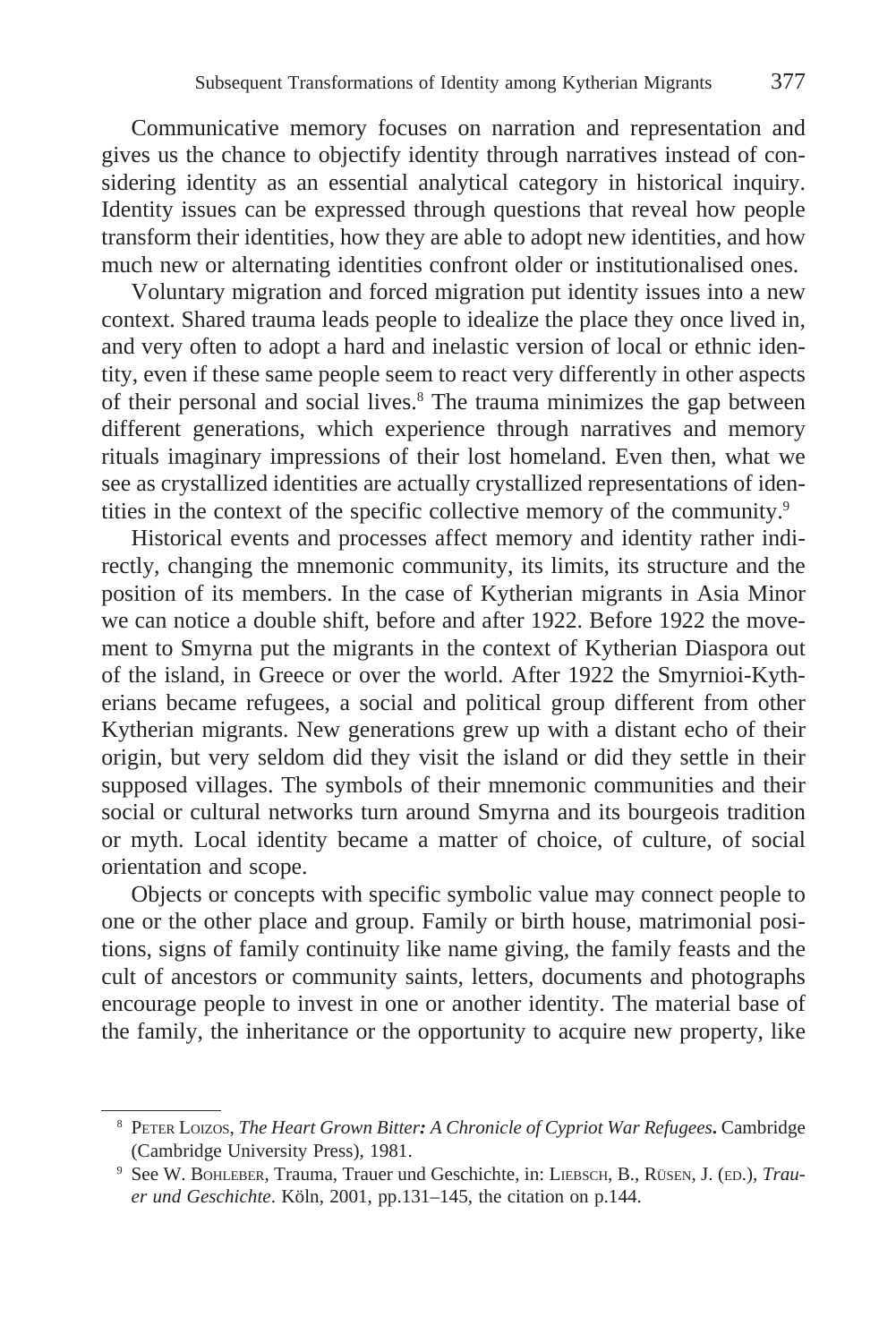the refugees' houses, possibilities to obtain new resources or wealth played a major role in the formation of new local identities.

The wide spread in family and community history "crisis hypothesis" would find here a wide spectrum of alternative uses. Biographies and life stories show us the importance of the particular and the dynamics of microstructures. Kinship, economic and emotional ties would be recreated over and over again in the troubled times of the interwar, war and post-war periods, with differentiating effects on the experience of specific age groups, professional groups and social milieus. Reproduction, marriage patterns and familial or personal strategies can shed light on what larger history and statistics consider unquestionable or dark.

The generational approach involves again the issue of timing for adopting or transforming a local / social identity, and the issue of the importance of turning points within the family cycle and the *personal life course*. 10 Even the interest in, or the significance of, knowledge of one's local origin can be seen rather as the apparatus of one or the other generation to gain selfconsciousness and to achieve a position in his Lebenswelt.<sup>11</sup>

Although we are trained as historians, we shall try to examine how all these different aspects influence the present situation. How they interact with the narrated identities as well as with the countable or experienced evaluated "realities". How personal history interacts with structural processes, historical events and the culture of being with the others.

 $10$  On the family cycle and the life course approach, see REINHARD SIEDER AND MICHAEL MITterauer, The reconstruction of the family life course. Theoretical problems and empirical results, in R. WALL, J. ROBIN AND P. LASLETT (EDS.), *Family Forms in Historic Europe*. Cambridge, 1983, pp. 309–345, Tamara K. Hareven (ed.), *Transitions. The Family and the Life Course in Historical Perspective*. New York–London e.a., 1978, especially, Tamara K. Hareven, Introduction: The Historical Study of the Life Course, pp. 1–16; Janet Z.Giele and Glen H. Elder, *Methods of Life Course Research: Qualitative and Quantitative Approaches*. Thousand Oaks, CA, 1998; Tamara K. Hareven, Recent Research on the History of the Family, in MICHAEL DRAKE (ED.), *Time, Family and Community. Perspectives on Family and Community History*. Oxford, 1994, pp. 13–43 and BRIAN ELLIOTT, Biography, Family History and the Analysis of Social Change, ibid., pp. 44–63; Jean Cuisener (ed.), *The Family Life Cycle in European Societies*. Paris, 1977; Tamara Hareven, Cycles, Cources and Cohorts: Reflections on Theoretical and Methodological Approaches to the Historical Study of the Family Development, in: *Journal of Social History* 12.1 (1978), pp. 97–109.

<sup>11</sup> Jürgen Habermas, *Theorie des Kommunikativen Handelns*. Frankfurt a.M., 1981, Bd. II, p. 173ff.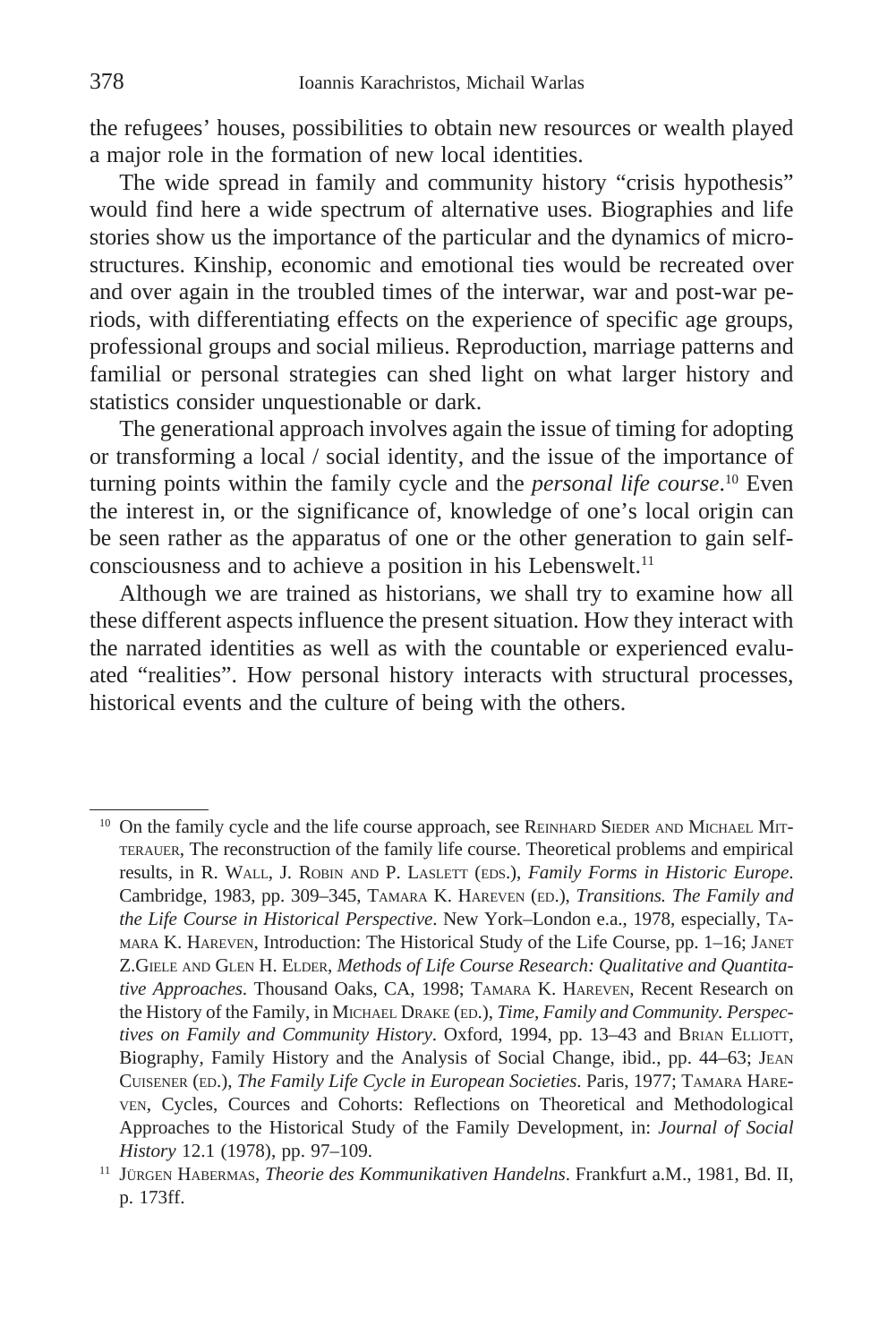## *Why Kythera?*

From one point of view there exists a set of issues, common among different local or social groups of the Orthodox and refugees population of Asia Minor, which concern local identity and special ties with relatives, compatriots and the homeland. We may wonder how the inhabitants of the eastern Aegean islands received the refugees who originated from their islands, like the refugees from Meli, Kato Panayia or Dikeli who have been finally settled in Attica or the western Peloponnese.<sup>12</sup> We may wonder how the refugees decided to adopt their more recent identity of Meliotis, Vourliotis or Smyrnios instead of the former one of Chiotis, Naxiotis or Veriotis.13 The "Catastrophe" seems to crystallize identities which had remained for decades before 1922 in ambiguity. From another point of view the thousands of Smyrnioi had never managed to create populous and coherent refugees' associations, such as the associations organized by refugees originating from much smaller settlements, for example from Sinasos.<sup>14</sup>

The case of Smyrnioi–Kytherians is fascinating regarding both points that have been mentioned above. First, they have lost or neglected their former Kytherian identity in favour of the later Smyrniot one, and second, as Smyrnioi they disappeared from the public sphere, hidden behind the imagined global identity of western Asia Minor refugees.

Kytherians represented the most numerous and distinct group among the Greek Orthodox of Smyrna with a long tradition of corporate organization. Besides traditional religious practices, the members of Kytherian communities of the Smyrna district participated also in modern practices and rituals, such as elections trips or excursions to the island and the sponsorship of educational institutions of their towns.15

Kythera has seen a long tradition of migration to Aegean urban centres or to overseas destinations, and migration during the last two centuries is a

<sup>12</sup> Νikos Andriotis, *«Το Μικρό Ταξίδι»: Η άφιξη και εγκατάσταση των μικρασιατών προσφύγων στις Οινούσσες*. Αθήνα, 1998.

<sup>&</sup>lt;sup>13</sup> Georgios Katramopoulos, who was a prominent figure of the Union of Smyrniots in Athens (Ένωση Σμυρναίων) and very well known for his autobiographical books, although in his first book refers to his Macedonian origin from Veroia never questions his Smyrniot identity, see Giorgos Th. Katramopoulos, *Πώς να σε ξεχάσω Σμύρνη αγαπημένη*. Αθήνα, 1994, pp. 11–12.

<sup>&</sup>lt;sup>14</sup> ΜICHAEL WARLAS, Η διαμόρφωση της προσφυγικής μνήμης, in GIORGOS TzEDOPOULOS (ed.), *Πέρα από την Καταστροφή: Μικρασιάτες Πρόσφυγες στην Ελλάδα του Μεσοπολέμου*. Athens, 2003, p. 161ff.

<sup>&</sup>lt;sup>15</sup> For all the above mentioned issues that concern the migration of Kytherians to Asia Minor see next chapter.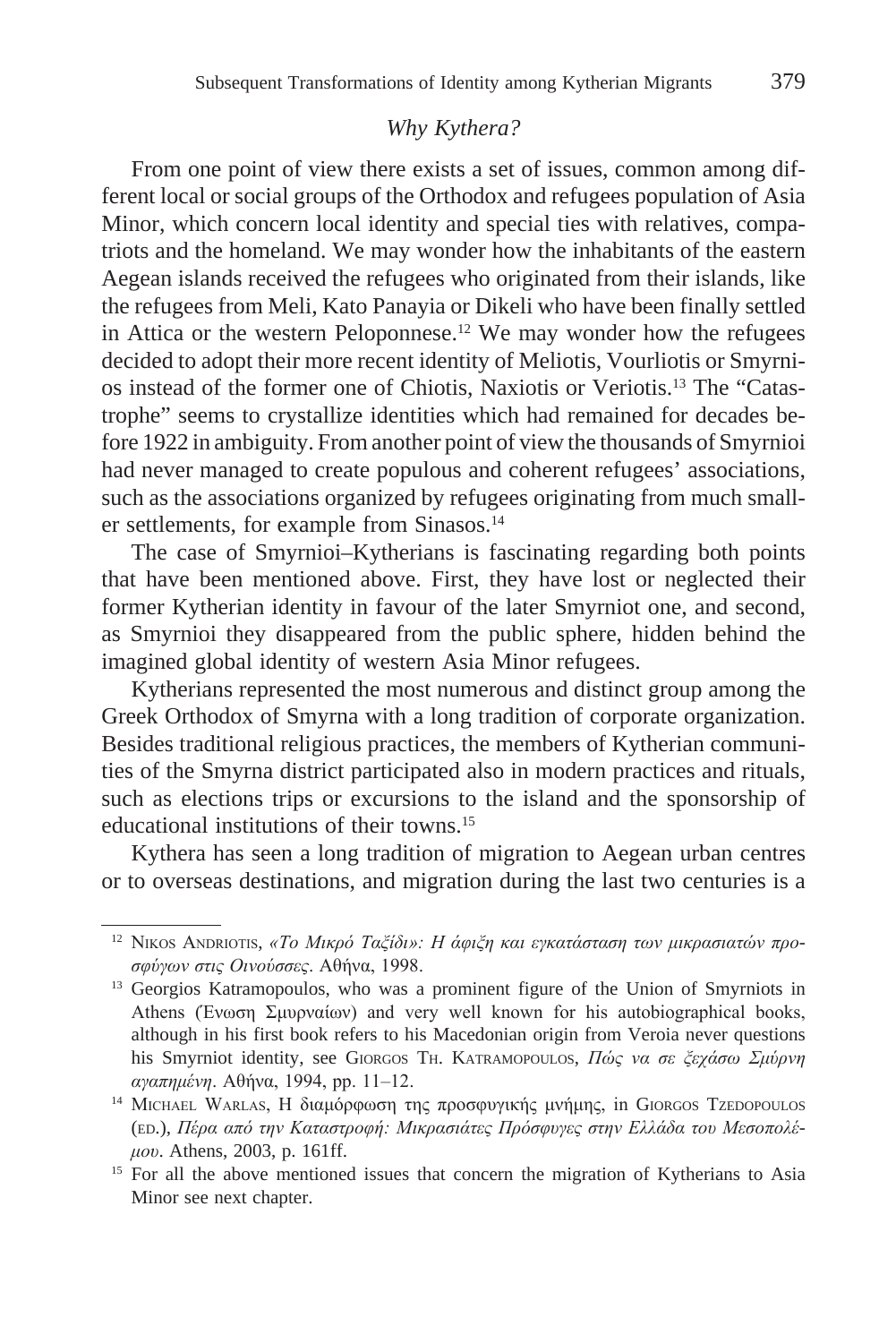stable factor of the island's economic and social life. Nowdays, the Kytherian identity is shared not only by the residents of the island or the internal migrants to Attica, but also by second and third generation immigrants in Australia and North America. An impressive website operated by Australian Kytherian organizations illustrates these identity concerns.<sup>16</sup>

In recent years, Kythera has been the focus of many scientific conferences and studies with special interest in issues of migration and local identity.17 Last but not least, every summer many tourists visit the local historical and municipal archives in order to search their genealogy and family history.

#### *The linear history*

Until 1922, Kytherians used to migrate to Asia Minor, and especially to Smyrna. The first information that is known to us about the presence of Kytherian immigrants in Smyrna dates to 1776. Gheorghios Zervos wrote his testimony just before leaving the island of Kythera on his way to Smyrna, where he would meet his relatives and compatriots and seek work with their help.18 The Kytherians continued to migrate to Asia Minor throughout the eighteenth and the nineteenth centuries. In the nineteenth century, and especially during its second half, the above-mentioned migratory movement

<sup>&</sup>lt;sup>16</sup> Visit "Kythera-Family.net for the world wide Kytherian Community", http://www.kythera-family.net/, viewed on 26<sup>th</sup> April 2005.

<sup>17</sup> Athanasia Glykofrydi – Leontitsi (ed.), *Α΄ Διεθνές Συνέδριο Κυθηραϊκών Μελετών, 20–24 Σεπτεμβρίου 2000. Κύθηρα: Μύθος και πραγματικότητα*., τ.1–5, Κύθηρα (Ελεύθερο Ανοικτό Πανεπιστήμιο Δήμου Κυθήρων) 2003, Ελεύθερο Ανοικτό Πανεπιστήμιο Δήμου Κυθήρων – Εργαστήριο Κοινωνικών Επιστημών Παιδαγωγικού Τμήματος Δημοτικής Εκπαίδευσης Πανεπιστημίου Αθηνών, Επιστημονική έρευνα στα Κύθηρα, Επίσημη παρουσίαση των Πρακτικών του Α΄ Διεθνούς Συνεδρίου Κυθηραϊκών Μελετών και Επιστημονικό Συμπόσιο, Κύθηρα, 19–21 Σεπτεμβρίου 2003, Κυθηραϊκός Σύνδεσμος – Χώρα Κυθήρων. Πρόγραμμα, Ελεύθερο Ανοικτό Πανεπιστήμιο Δήμου Κυθήρων – Εργαστήριο Κοινωνικών Επιστημών Παιδαγωγικού Τμήματος Δημοτικής Εκπαίδευσης Πανεπιστημίου Αθηνών – Eθνικό Kέντρο Eλληνικών Mελετών και Έρευνας (EKME) Πανεπιστημίου La Trobe Mελβούρνης της Aυστραλίας, Διεθνές Συνέδριο Kυθηραϊκή Mετανάστευση. Iστορική Διασπορά και Σύγχρονες Πληθυσμιακές Mετακινήσεις, Kύθηρα, 16–19 Σεπτεμβρίου 2004, Kυθηραϊκός Σύνδεσμος - Xώρα Kυθήρων. See also the Journal *Νόστος*. Περιοδική έκδοση, 1 (Αθήνα 2002). 2 (Αθήνα 2003) and as an example of a series of published sources from the Local History Archives, Εmm. G. Drakakis, *Ληξιαρχικά βιβλία Κυθήρων. Ενορία της Παναγίας Ιλαριωτίσσης Ποταμού 1731–1856*. Αθήνα, 2003.

At this point we would like to thank Kalypso Μichalakaki, who kindly helped us providing much useful information and material concerning Kythera and Kytherians' history.

<sup>18</sup> Αnastasios Stratigos, Η μεγάλη κυθηραϊκή παροικία Σμύρνης 1776–1923, *Κυθηραϊκή Επιθεώρησις*, 1 (1923), p. 365.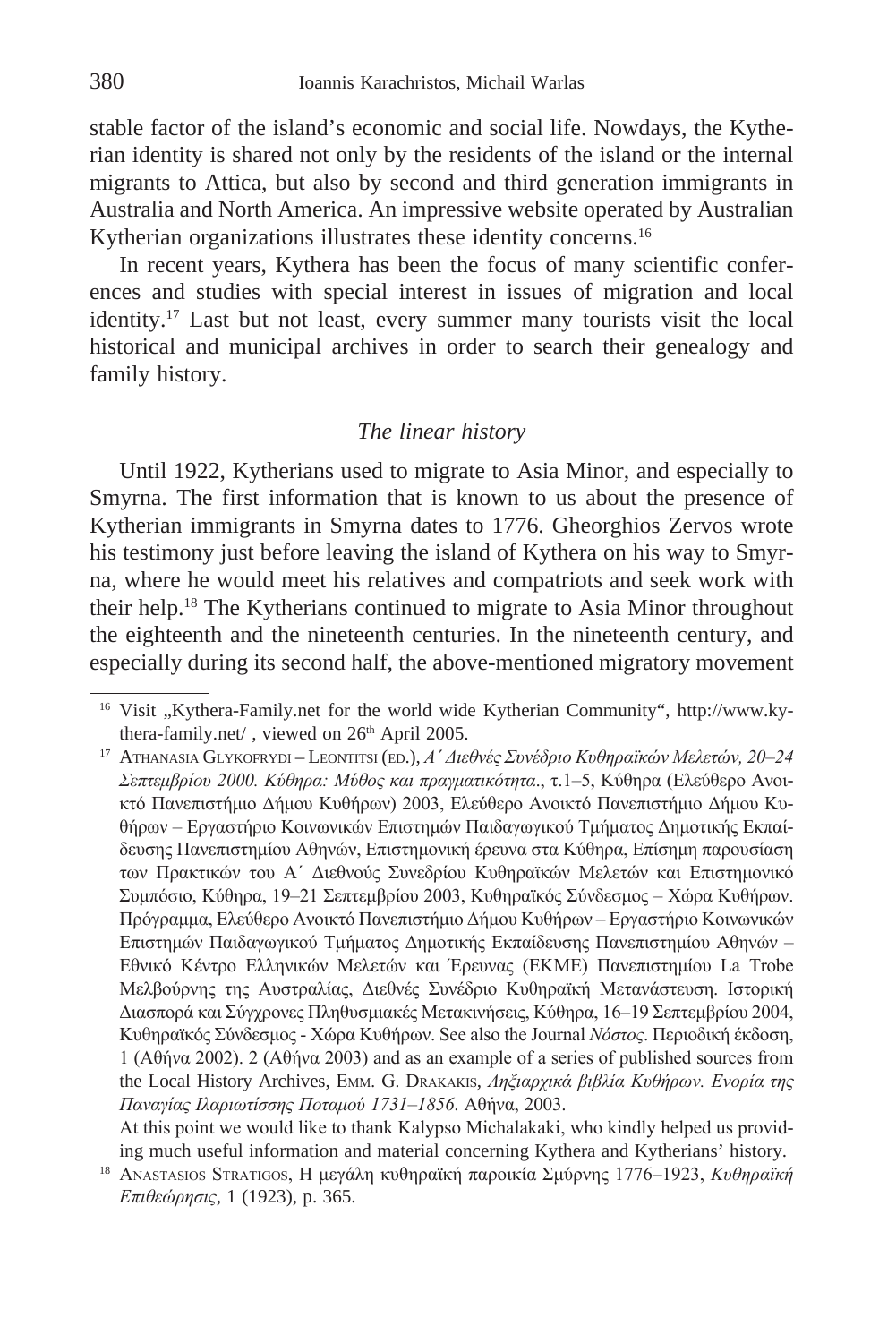became more intense, with its greater peaks following events such as agrarian crisis and famine (1850), or war (1856). After 1897 Asia Minor and Smyrna were no longer the preferred destination for the Kytherian immigrants, who by then had found their way to America and Australia.19

Initially the Kytherian immigrants worked as sharecroppers at Turkishowned farms in the surrounding plains according to a general pattern, which was developed by Greek Orthodox immigrants, who during the same period came from other places, such as the Peloponnese.<sup>20</sup> The most successful sharecroppers bought their land out, while others gradually entered the commercial sector. Some even managed to enter the higher levels of the Smyrna society, thus becoming bankers, architects, doctors and lawyers.<sup>21</sup> After arriving at Smyrna, they made use of the advantages their either Ionian-British or Greek (after 1864) citizenship offered them, as well as of the existing networks of Kytherians, in order to obtain a better position in the local economy and society. As a result of the above-mentioned strategies, many of the newcomers started their career in Smyrna as escorts or servants in British or Greek households.<sup>22</sup>

<sup>&</sup>lt;sup>19</sup> On the migration of Kytherians during the 19<sup>th</sup> century see, STRATIGOS, ibid. p. 373. Γ.Σ. Τsambiras, Η μετανάστευσις των Κυθηρίων, Newspaper: *Φωνή των Κυθήρων*, 15/7/1925, p. 4.

<sup>&</sup>lt;sup>20</sup> For a classification on Greek migration, see IoANNIS KARACHRISTOS, Theoretische Überlegungen zur Wahrnehmung der Migration. Am Beispiel von Migrationen griechischorthodoxer Bevölkerungsgruppen Kleinasiens, in *Wiener Byzantinistik und Neogräzistik. Beiträge zum Symposion Vierzig Jahre Institut für Byzantinistik und Neogräzistik der Universität Wien im Gedanken an Herbert Hunger (Wien, 4.–7. Dezember 2002),* [Byzantina et Neograeca Vindobonensia XXIV], Verlag der Österreichische Akademie der Wissenschaften. Vienna, 2004, pp. 239–240. For a further documentation, see also Κ. Mamoni, Πελοποννήσιοι στη Μ. Ασία, in: *Πρακτικά Β΄ Διεθνούς Συνεδρίου Πελοποννησιακών Σπουδών: Πάτραι, 25–31 Μαΐου 1980* (Αθήνα 1981) pp. 209–224, P. Kontogiannis, *Οι Έλληνες κατά τον πρώτον επί Αικατερίνης Β΄ ρωσσοτουρκικόν πόλεμον (1768– 1774*). Athens, 1903, pp. 378–423.

<sup>&</sup>lt;sup>21</sup> For an overview of the development of Greek – Orthodox population in western Asia Minor see Sia Anagnostopoulou, *Μικρά Ασία, 19ος αι. – 1919 Οι Ελληνορθόδοξες κοινότυτες: Από το Μιλλέτ των Ρωμιών στο Ελληνικό Έθνος.* Athens, 1997, pp. 190–224. On the Kytherian migrants, see D. Andritsakis-Fotiadis, Ξένοι περιηγητές στα Κύθηρα, in D. Andritsakis-Fotiadis and Michail Petrocheilos (eds.), *Κυθηραϊκά Μελετήματα*. Athens, 1982, p. 93; ΑΝΑSTASIOS STRATIGOS, Η μεγάλη κυθηραϊκή παροικία Σμύρνης 1776–1923, *Κυθηραϊκή Επιθεώρησις*, 1 (1923), p. 368–372 and Panagiotis Kamilakis, Κυθήριοι στη Σμύρνη και στη Μικρά Ασία, in Διεθνές Συνέδριο, Κυθηραϊκή μετανάστευση: Ιστορική διασπορά και σύγχρονες πληθυσμιακές μετακινήσεις. Κύθηρα, 16–19 Σεπτεμβρίου 2004, Κυθηραϊκός Σύνδεσμος – Χώρα Κυθήρων, in print.

<sup>22</sup> On the advantages of British Protection over Ionian subjects see, George Leontsinis, *The island of Kythera: A Social History (1700–1863)*. Athens, 1987, pp. 281–282. See also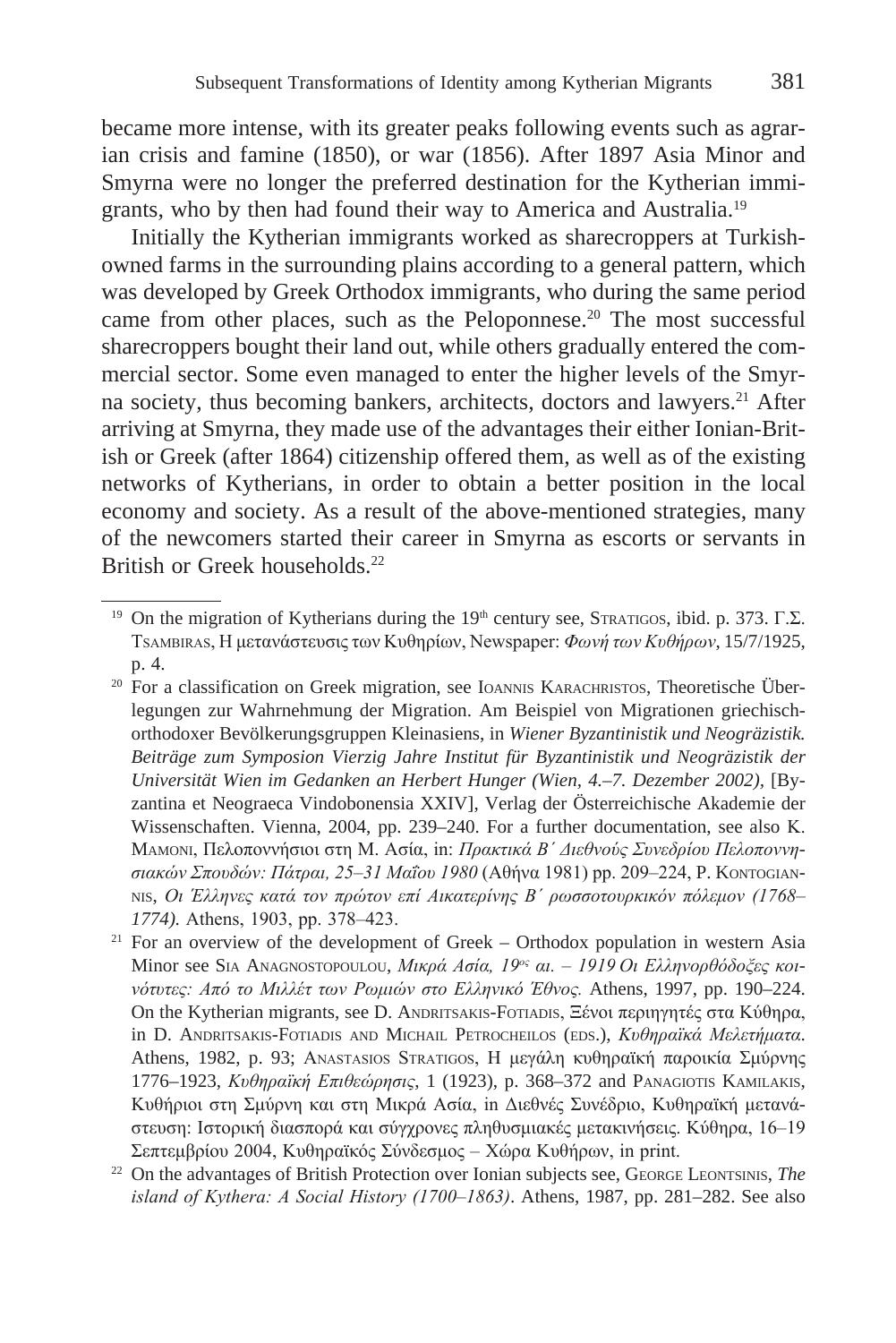The city of Smyrna was by no means the only place where they settled. According to the existing information many Kytherians stayed in localities around Smyrna, such as Bournovas, Koukloutzas, Vairakli, Boutzas and Kordelio, or in other localities on the west coast of Asia Minor, such as Ayvalik, Kasaba, Aydin, Kusantasi and Olutzak. Finally, others found their way into the interior, i.e. into the *sancak* of Sarouhan, Konya and Kayseri.23

The Kytherian immigrants retained their local identity and group coherence despite the distance that separated them from their place of origin, as well the rising inequalities inside their sub-community, through collective action and spiritual connections with, or donations to, the homeland's communal and religious institutions. Before 1922 those who maintained their Greek citizenship did actually return to the island on election dates, in order to vote.24 The Kytherians were in fact the biggest organized local group of immigrants among Smyrna's Greek Orthodox population.<sup>25</sup> The earliest information concerning their collective action dates back to 1806, when they donated a substantial sum of 500 curus to the Cathedral of Aghia Foteini, an act that enabled them to hold a mass in this church every year on the 24th of September, a very important day for their local religious practices, since it was dedicated to Panaghia Myrtidiotissa. The monastery of "Panaghia Myrtidiotissa" was and still is the island's most important religious institu-

Nikolaos G. Fotinos, *Aναμνήσεις και ιστορήματα από τη Σμύρνη*. Athens (Eκδόσεις «Eνώσεως Σμυρναίων» – 25), 1986, p. 19; Nikolaos Fotinos gives some illuminating examples of migrants carriers.

<sup>23</sup> EMM. P. Kalligeros, *Oι Kυθήριοι της Σμύρνης και οι χαμένες πατρίδες*, Athens (Eταιρεία Kυθηραϊκών Mελέτων – αρ. 4),1993, p.6–7, Μichail Petrocheilos, *Ιστορία της Νήσου Κυθήρων*, Athens, 1940, p. 114–115, Αnastasios Stratigos, Η μεγάλη κυθηραϊκή παροικία Σμύρνης 1776–1923, in: *Κυθηραϊκή Επιθεώρησις*, 1 (1923), p. 368–372, Giannis Chiotakis, *Το χωριό μου ο Κουκλουτζάς*, Athens, 1972, p. 36, 69. George Tsampiras estimated in 1925 the number of Kytherians who migrated and lived in Smyrna and other localities in Asia Minor before 1922 as following: *«…οι εις Σμύρνην μετοικήσαντες από του 1850 και μετέπειτα ανέρχονται εις 8000 περίπου εξ ων εγκατεστημένοι εις μεν την πόλιν της Σμύρνης περί τας 2000 οι δε λοιποί εις τα πέριξ και κυρίως εις Κουκλουτζάν και Μπουρνόβαν ένθα και ήκμασαν ως καθαρώς κυθηραϊκοί συνοικισμοί*». G.S. Tsampiras,

<sup>«</sup>Η μετανάστευσις των Κυθηρίων», Newspaper *Φωνή των Κυθήρων*, 15/7/1925, p. 4. 24 «Οι πονόψυχοι νέοι και οι τουρκόσποροι», *Newspaper Φωνή των Κυθήρων*, 15/7/1925, p. 2, and «Το φρόνημα των εν Σμύρνη Κυθηρίων διά την νήσον», *Newspaper Φωνή των Κυθήρων*, 31/3/1932, p. 1. Nikolaos G. Fotinos, *Aναμνήσεις και ιστορήματα από τη Σμύρνη*, p. 41. This practice was also mentioned by his daughter, Mary, in an interview given to the authors at 18–11–2004. 25 Stamatios Antonopoulos, *Μικρά Ασία*. Athens, 1907, p. 116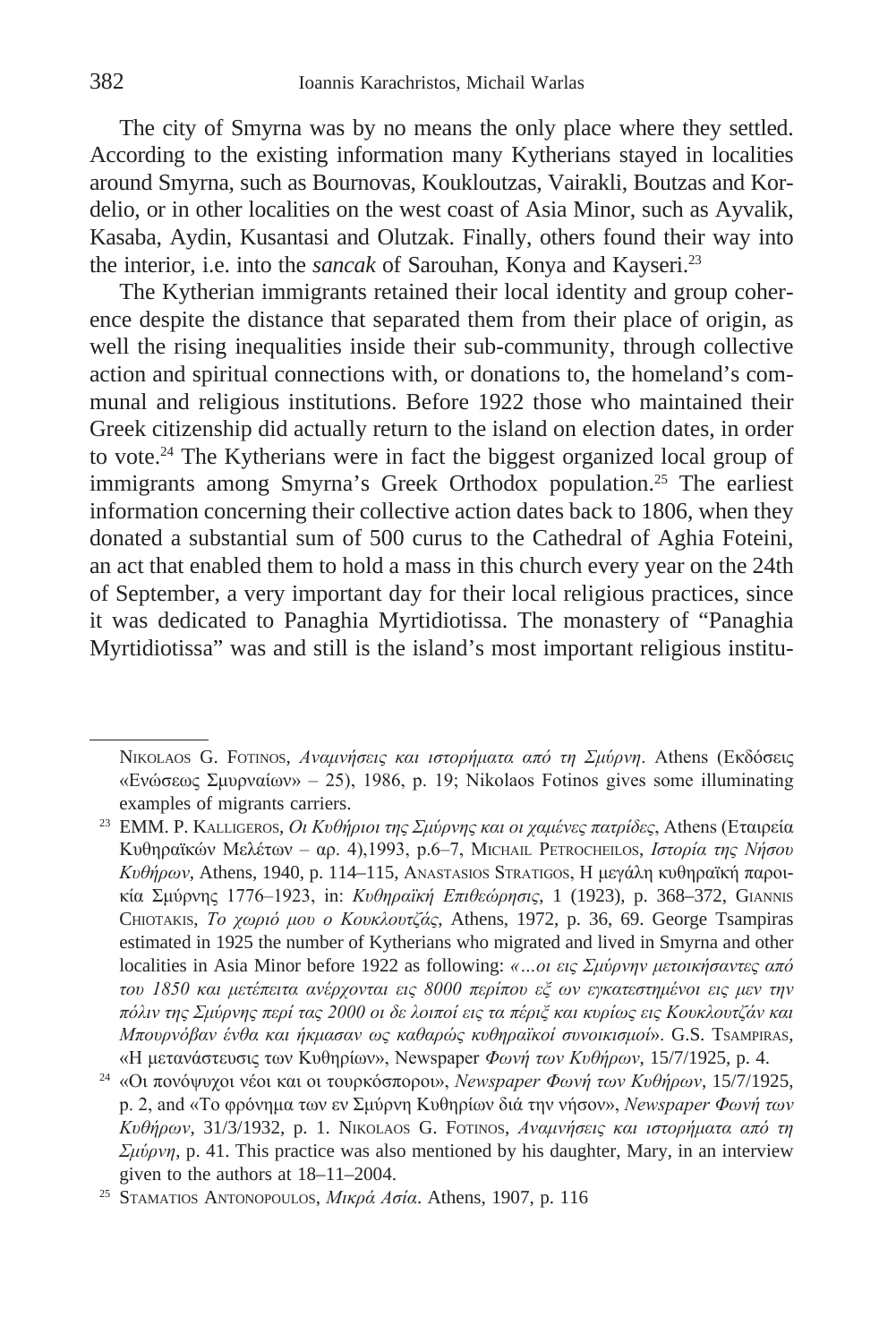tion and a symbol of local identity among the global Kytherian Diaspora.<sup>26</sup> In 1830 they formed a brotherhood under the name "Kytherian Brotherhood, Panaghia Myrtidiotissa" (*Κυθηραϊκή Αδελφότης, Παναγία Μυρτιδιώτισσα*), which is actually the oldest known organization of immigrants in Smyrna.<sup>27</sup> According to its statutes that were published in 1887 and in 1892, the brotherhood aimed to maintain good relations among its members, to help unemployed and poor compatriots, to make yearly contributions to the Greek Hospital (*Ελληνικό Νοσοκομείο*) and to the Evangelic School (*Ευαγγελική Σχολή*) in Smyrna in order that Kytherians have access to these institutions, and last but not least to organize necessary religious celebrations, i.e. Panaghia Myrtidiotissa on September 24<sup>th</sup>, and Saint Theodore on May 12th.<sup>28</sup> The brotherhood included members not only from Smyrna, but also from many of the above-mentioned localities where Kytherian immigrants settled.29 Apart from the yearly contributions, which were just mentioned and passed through the brotherhood's collective action, many Smyrnioi-Kytherians were members of various educational and charitable institutions, which they often sponsored with substantial sums of money.<sup>30</sup>

<sup>26</sup> Αnastasios Stratigos, Η μεγάλη κυθηραϊκή παροικία Σμύρνης 1776–1923, in: *Κυθηραϊκή Επιθεώρησις*, 1 (1923), p. 365–366.<br><sup>27</sup> Collective action in various groups of immigrants in large cities such as Smyrna and

Constantinople was, at that time at least, passing through a certain guild that was controlled by the specific group of immigrants as a result of professional specialization. Only later, during the second half of the  $19<sup>th</sup>$  century, did they start to form associations on the basis of their common place of origin. Once again, this practice has been recorded mostly from Constantinople, rather than Smyrna. See Ιοanna Ρετropoulou, Η πνευματική ζωή στην Καππαδοκία του 19ου αιώνα: Μια σκιαγράφηση, in: *Καππαδοκία: Περιήγηση στη Χριστιανική Ανατολή*. Athens, 1991, p. 40ff.<br><sup>28</sup> On Saint Theodore of Kythera see Ν. ΟικοΝοΜΙΣΙS, Ο βίος του αγίου Θεοδώρου Κυθήρων,

in: *Πρακτικά Τρίτου Πανιονίου Συνεδρίου*, v.I, Athens 1967, 264–291. 29 For the Kytherian brotherhood see Stamatios Antonopoulos, *Μικρά Ασία*. Athens, 1907,

p. 142, Μichail Petrocheilos, *Ιστορία της Νήσου Κυθήρων*. Athens, 1940, p. 114–115. Κyriaki Mamoni, Σωματειακή οργάνωση του ελληνισμού στη Μικρά Ασία: Β΄ Σύλλογοι της Ιωνίας, *Δελτίον Ιστορικής και Εθνολογικής Εταιρείας της Ελλάδος,* 28 (1985) p. 99– 100, Μichail Petrocheilos*, Ιστορία της Νήσου Κυθήρων*. Athens, 1940, p. 114–115, Κalypso Michalakaki, Κυθηραϊκή μετανάστευση: Δομές και λειτουργία των κυθηραϊκών συλλόγων εσωτερικού (Αττικής) Σμύρνης και Αλεξάνδρειας, in Διεθνές Συνέδριο, Κυθηραϊκή μετανάστευση: Ιστορική διασπορά και σύγχρονες πληθυσμιακές μετακινήσεις. Κύθηρα, 16–19 Σεπτεμβρίου 2004, Κυθηραϊκός Σύνδεσμος – Χώρα Κυθήρων, in print. This paper is based on her ongoing PhD thesis at the University of Athens on «Κυθηραϊκές Αδελφότητες, σύλλογοι και σωματεία Πειραιά, Αθήνας, Σμύρνης και Αλεξάνδρειας».

<sup>30</sup> Αnastasios Stratigos, Η μεγάλη κυθηραϊκή παροικία Σμύρνης 1776–1923, in: *Κυθηραϊκή Επιθεώρησις*, 1 (1923), p. 377–378.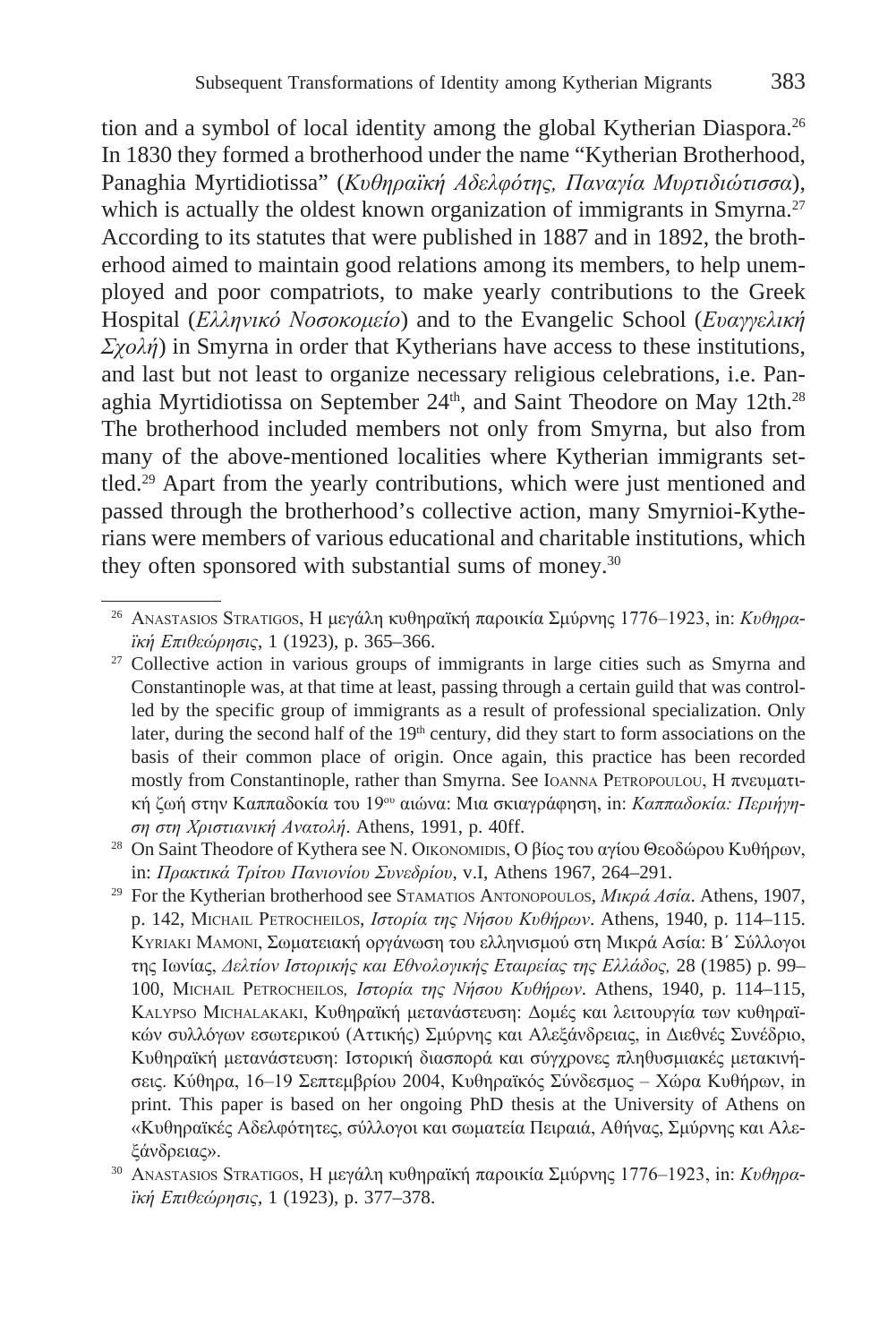In 1907 the brotherhood organized an excursion from Smyrna to Kythera in order to participate in the feast for Panaghia Myrtidiotissa. This event was widely publicised, and an account was published in a Kytherian Yearbook of 1909.31 The brotherhood was still active on 25 December 1921, when an alternation to the statutes was proclaimed in the local press.32 After the 1922 *Catastrophe* of Smyrna there is no further mention of the brotherhood. Those of them who managed to escape found refuge in Greece, but only few of them returned to Kythera. According to the official refugees' census in 1923, only 446 persons returned to Kythera,<sup>33</sup> when their total population in 1907 was roughly estimated in the thousands and increased in the period of the Greek Occupation 1919–1922.<sup>34</sup> Their local distribution on the island allows us to suppose that many of them returned to their villages of origin, or to the places where they had found refuge during the First World War at the time of the so-called "first persecution" (*Πρώτος Διωγμός*).35 Similar refugees' movements have also been noted in other places in Greece, such as Chios, Samos, Thebes<sup>36</sup> etc.

Τhe majority of the Kytherians that left Asia Minor settled in Piraeus and in Athens. From this point on, the information that we have been able to gather about them becomes relatively scarce. At least for the first years there is no information about any collective action from their side. They neither form any association, nor do they try to settle all together in one place, following the example of other groups of refugees. There exists also no infor-

<sup>32</sup> Newspaper «Κόσμος: Πρωινή Ανεξάρτητος Εφημερίς», Nr. 1100, 25.12.1921/7.1.1922.

<sup>31</sup> «Η εκδρομή της Αδελφότητος εις Κύθηρα. (Εντυπώσεις παρευρεθέντος», in Dionysios S. Albanakis, *Κυθηραϊκή Επετηρίς. Ετήσιον Κυθηραϊκόν Ημερολόγιον Ιστορικόν, Στατιστικόν, Θρησκευτικόν, Κοινωνικόν κτλ*, *Έτος Α΄ 1909*. Κythera, 1909, pp. 78–83.

<sup>33</sup> Υπ. Υγιεινής, Πρόνοιας και Αντιλήψεως. Τμήμα Στατιστικής, Απογραφή προσφύγων ενεργηθείσα κατ' Απρίλιον 1923 …, Αthens, 1923.

<sup>34</sup> Dionysios S. Albanakis, Τα Κύθηρα, in: *Κυθηραϊκή Επετηρίς…Έτος Α΄ 1909*, Κythera, 1909 p. 16. Αnastasios Stratigos, Η μεγάλη κυθηραϊκή παροικία Σμύρνης 1776–1923, in: *Κυθηραϊκή Επιθεώρησις*, 1 (1923), p. 384.

<sup>35</sup> 132 returned to Potamos, 69 to Mylopotamos, 48 to Karvounades and 51 to the city of Kythera. The difference in numbers among these and the other localities of the island where some returns have been recorded put this hypothesis beyond any reasonable doubt. See, Απογραφή προσφύγων ενεργηθείσα κατ' Απρίλιον 1923.

<sup>36</sup> Νikos Andriotis, *«Το Μικρό Ταξίδι»: Η άφιξη και εγκατάσταση των μικρασιατών προσφύγων στις Οινούσσες*. Athens, 1998, pp. 19, 37; Αngela Chatzimichali, Πρόσφυγες στην πόλη της Σάμου (19ος – 20ος αιώνας), in: *Η πόλη της Σάμου. Φυσιογνωμία και εξέλιξη. Πρακτικά συνεδρίου*. Athens, 1998, pp. 253–271, Μichail Warlas, Προσφυγικές μνήμες στο Συνοικισμό της Θήβας: Aπό την ιστορία του τόπου στην ιστορία των ανθρώπων, Ανακοίνωση στο Δ΄ Διεθνές Συνέδριο Bοιοτικών Mελετών, Λεβαδιά 9–12 Σεπτεμβρίου 2000 (in print).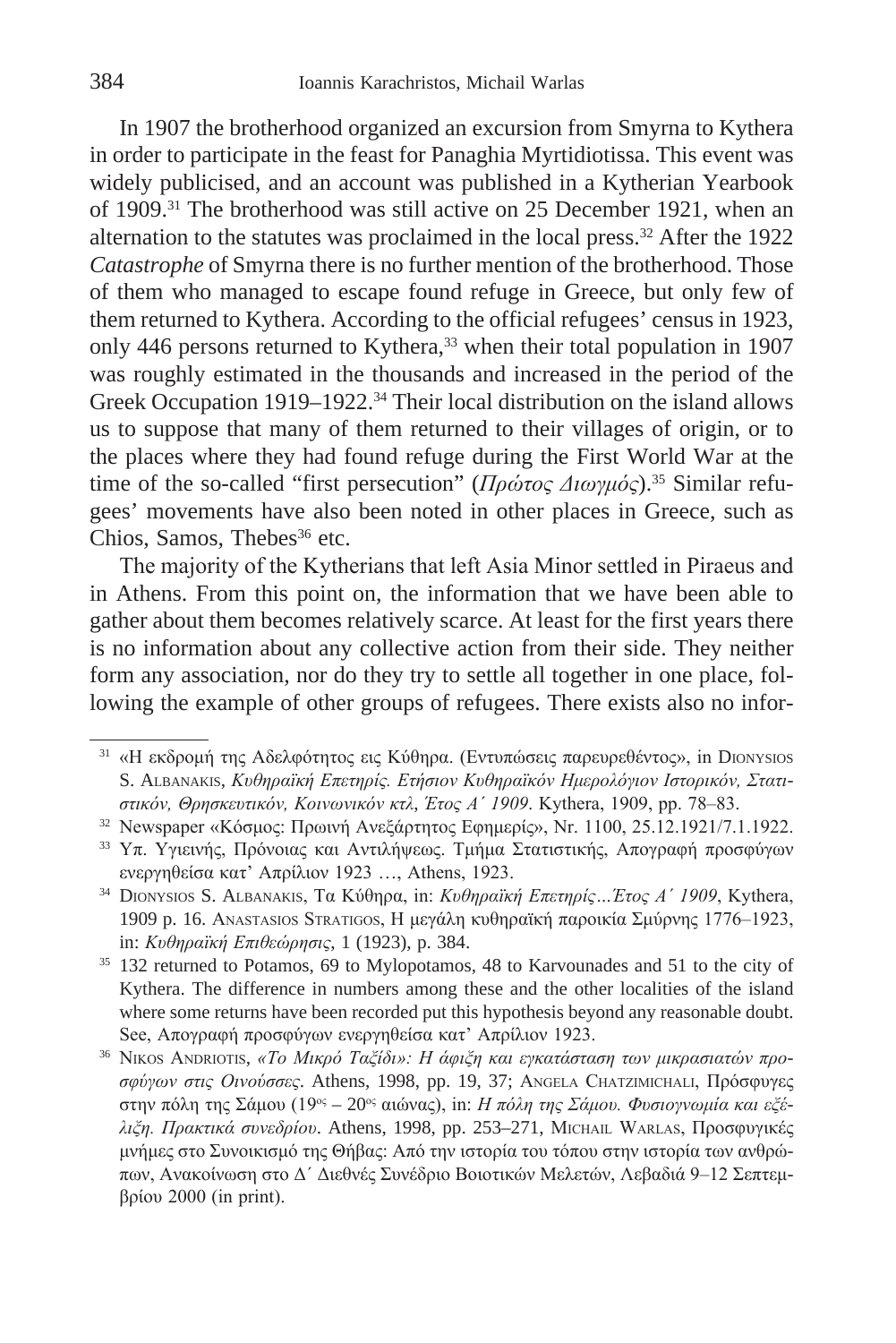mation that they formed a distinctive interest group within broader associations of refugees, such as *Anatoli*, or *Enosi Smyrnaion*. We only know that many of them entered the so-called *"Union of Greek Citizens"* (*Ένωσις Ελλήνων Υπηκόων*),<sup>37</sup> an organization that was founded in December 1926, in order to act on behalf of refugees that had preserved their Greek citizenship.38 It is obvious that Smyrnioi–Kytherians participated in refugees' associations, which were based on the common origin of their members from distinct settlements in Asia Minor, such as the Brotherhood for mutual support "Kukluca" (Αδελφότης αλληλοβοηθείας «Ο Κουκλουτζάς»).<sup>39</sup>

Piraeus as well as Athens were places of settlement, not only for the Smyrnioi-Kytherians, but also for numerous internal migrants from the island of Kythera. Through their associations they offered financial aid to their "*unlucky fellow citizens from Smyrna*", or the "*fellow citizens from Asia Minor, that sought refuge in Piraeus and in Athens*".40 They even tried to incorporate them as members, but we don't yet know if this effort was successful. According to the information deriving from the interviews that we have conducted, this effort was rather unsuccessful.

The overwhelming majority was integrated into the Greek state as refugees, rather than as former citizens or inhabitants. Some of them are even well known as Smyrnioi, such as the pioneer photo reporter Meghalokonomos, and thus became members of the refugees' or *mikrasiatikoi* associations. Many Smyrnioi-Kytherians never went back to Kythera, or even visited the island, nor do they relate to their children the doctrines of their former local identity. After the events of 1922, Smyrna's Kytherians – and in this respect they are not a unique example among the Greek Orthodox immigrants to Smyrna – transformed into Smyrnioi of Kytherian origin, thus choosing to be counted together with the other refugees of the "*Asia Minor Catastrophe*".

<sup>37</sup> «Οι Έλληνες υπήκοοι της Τουρκίας», in Newspaper *Φωνή των Κυθήρων*, 30/11/1930, p. 4. 38 See, Ένωσις των Ελλήνων Υπηκόων, in: *Ειδικόν Ετήσιον Προσφυγικόν Ημερολόγιον.* 

*Ειδική θερινή έκδοσις. Αθήναι. Παράρτημα της μεγάλης εκδόσεως του 1928*, pp. 134–136; for the first assembly and elections see the announcement in the newspaper Παμπροσφυγική, 13/12/1926.

<sup>39</sup> See Nikolaos G. Fotinos, *Aναμνήσεις και ιστορήματα από τη Σμύρνη*, p. 29.

<sup>40</sup> These phrases have been recorded in the proceedings of the so called "Kytherian Brotherhood of Athens and Piraeus" for the year 1922. See, *Κυθηραϊκή Επιθεώρησις*, 1 (1923), pp. 270–273.